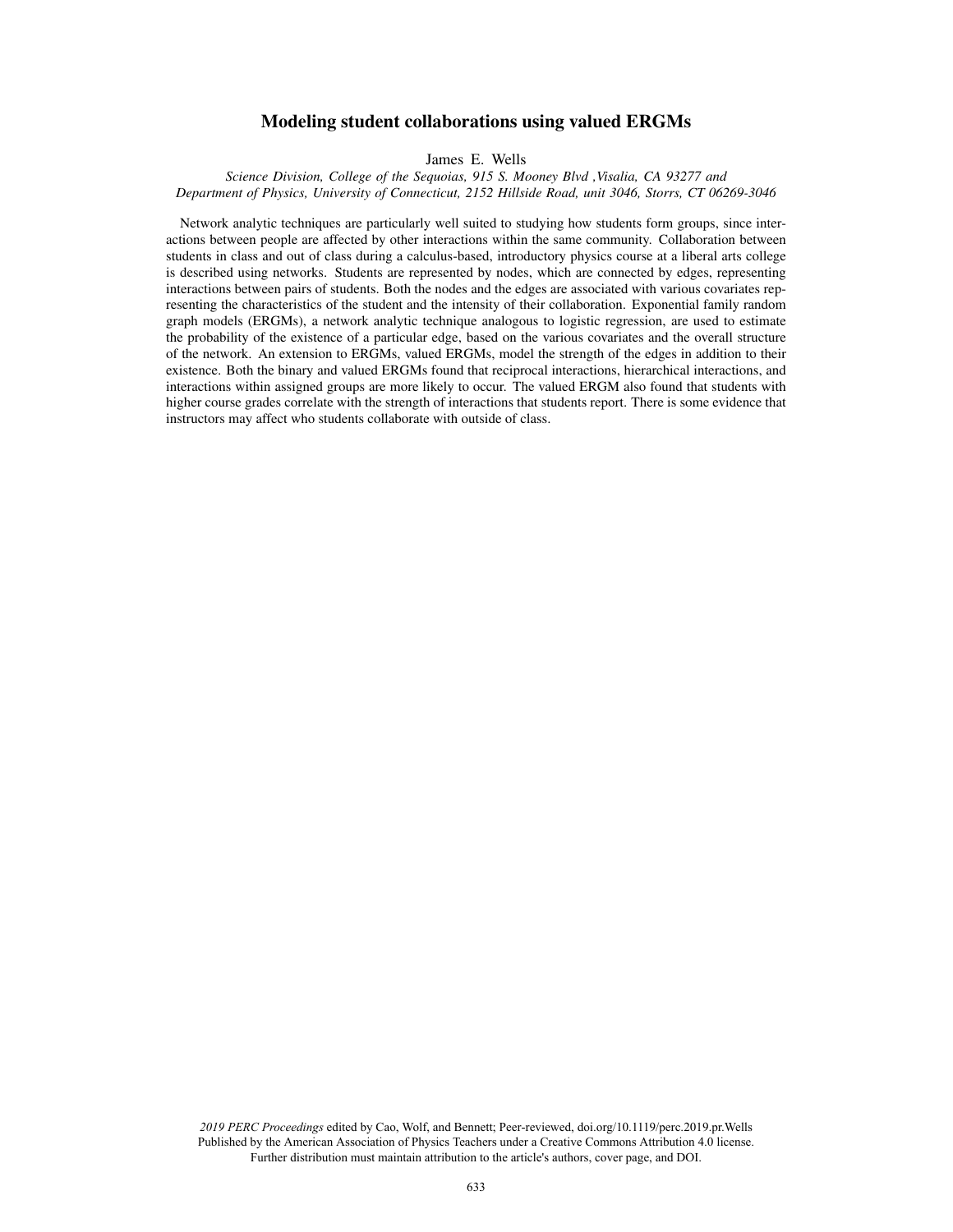## I. INTRODUCTION

Networks model complex patterns of interactions within a system. Networks consist of nodes, which represent the elements of the system, connected by edges, which represent the interactions between the elements. Nodes and edges may have characteristics associated with them. Edges can also be directed [1–3]. Social network analysis is grounded in relational realism: the idea that relationships are the fundamental unit of society and they both reflect and shape individuals' actions [4].

Physics education research (PER) has long shown working in groups improves student learning [5]. Recently, several groups [6–10] have used social network analysis to explore how students' positions within the community of their classmates affect student outcomes and persistence. In each case, whether the networks were in class, out of class, or online, and whether the students were in an introductory or upperdivision course, more centrally positioned students had better outcomes: either higher grades or a higher rate of persistence in the physics sequence.

However, none of these works examined factors affecting the formation of edges between students. Due to the interconnected nature of networks, the assumption of traditional statistics that the independent variables, in this case the edges, represent independent events is violated. An exponential family random graph model (ERGM) [11] is a network analytic technique analogous to logistic regression, but without the independence assumptions of traditional statistics. It gives the probability of an edge existing between two nodes, considering the existing structure in the network and the attributes of the nodes. This preliminary work seeks to use ERGMs to determine what factors affect the likelihood of student collaboration and to find if instructors may influence who students work with outside of class.

### II. SAMPLE

The data for this study were taken during the Fall 2017 semester in a calculus-based, introductory physics class for majors and engineers at a liberal arts institution. The course was taught as an integrated lecture-lab style, meeting three times a week for 110 minutes per session. Students were assigned to groups of three to work together on classwork and laboratory activities. These groups also worked collaboratively on the group portion of exams. After each exam, the groups were reassigned; students worked with three different groups over the course of the semester. The groups were formed with the goal of mixing high-, medium-, and lowscoring students together, following [12]. The initial groups were based on students' FCI pre-test scores; the groups in latter periods were based on students' exam grades.

At the end of each week, students filled out a survey in class which asked them to list the people with whom they had a meaningful physics interaction either in class or out of class that week. The survey included a list of their classmates names and students were invited to write in names not on the list if needed. If a student recorded an interaction, a directed edge was created from that student to the student named. Each week is represented by an in-class network and an outof-class network. Students also indicated the frequency of these interactions: one time; more than once, but not every day; or every day as in [8]. These categories were given edge strengths of one, two, and three, respectively. The strengths assume that frequent interactions have high value to the students. Demographic data were recorded at the beginning of the semester when the goals of the project were explained to students and informed consent forms were completed.

The semester was split into three periods: before the first exam, between the first and second exams, and between the second and third exams. At the beginning of each of these three periods, the assigned in-class groups were changed. The results of the weekly surveys were aggregated to create an inclass and an out-of-class network for each period by simply adding up the edge strengths from each week in that period.

Basic descriptive network statistics are given in Table [I.](#page-1-0) Nodes represent students and edges represent the interactions between students. The density of a network is the ratio of edges in the network to possible edges. Components are the number of disconnected groups within the network. A single component means that there is a series of edges that connect every student to every other student in the network. Isolates are the number of nodes that are not connected to any other node. The diameter is the longest direct path between any two nodes in the network or, if the network has more than one component, in the largest component. The diameter measures the separation between students. The clustering coefficient is the fraction of groups of three students who are connected by two interactions (e.g.  $A \rightarrow B$  and  $B \rightarrow C$ ) that close the triangle (e.g.  $A \rightarrow C$ ). The clustering coefficient measures the propensity of students to bring their colleagues together to form larger groups. Median activity is the median number of students each person reported working with during that period.

<span id="page-1-0"></span>TABLE I. Basic network statistics for the in- and out-of-class networks in each of the three time periods.

| <b>Model Terms</b> | Exam 01 |      |      | Exam 02  | Exam 03 |      |
|--------------------|---------|------|------|----------|---------|------|
|                    | In      | Out  | In   | Out      | In      | Out  |
| nodes              | 23      | 23   | 19   | 19       | 19      | 19   |
| edges              | 95      | 119  | 69   | 57       | 80      | 60   |
| density            | 0.19    | 0.24 | 0.20 | 0.17     | 0.23    | 0.18 |
| components         | 1       |      |      | 5        | 2       | 6    |
| isolates           | 0       | 0    | 0    | $\Omega$ | 0       | 2    |
| diameter           | 7       | 5    |      | 5        | 4       | 5    |
| clustering         | 0.44    | 0.39 | 0.48 | 0.49     | 0.45    | 0.54 |
| median activity    | 4       | 5    | 3    | 2        | 4       |      |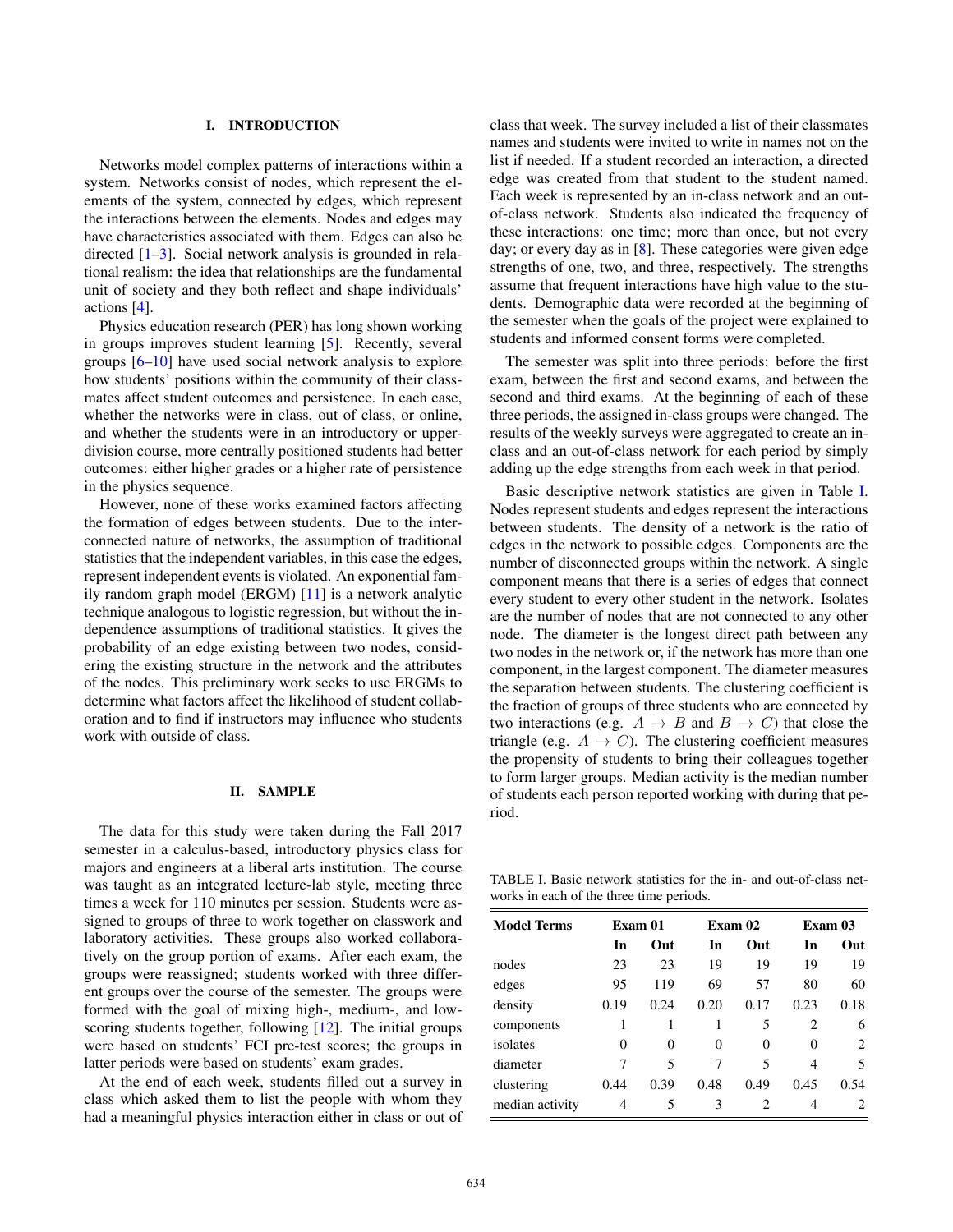#### III. EXPONENTIAL FAMILY RANDOM GRAPH MODELS

An ERGM compares the observed network to all the possible networks that can be generated with that number of nodes [11, 13]. Each network structure has an associated parameter that is adjusted to make the observed value of each network structure the most probable in the distribution of all possible networks generated from those parameters [13].

ERGMs proceed from the idea that networks are built from local structures. The processes that drive the formation of these structures can be endogenous, via self-organization; they can be due to the attributes of the actors in the network; or they can by exogenous, due to factors outside of the network and the actors [13].

An ERGM represents a network  $X$  using  $k$  terms that each represent a network structure. The model gives the log odds of a particular edge  $x_{ij}$  existing, given the network X without edge  $x_{ij}$ . Each term is associated with a coefficient  $\theta_k$  that represents how the change in the number of the that particular structure  $\delta_{ij,k}(x)$  in the network when  $x_{ij}$  is added affects the probability of the existence of  $x_{ij}$ . The mathematical form of an ERGM [13] is given by

<span id="page-2-0"></span>
$$
\rho = \log \frac{\Pr(x_{ij} = 1 \mid X_{-ij} = x_{-ij}, \theta)}{\Pr(x_{ij} = 0 \mid X_{-ij} = x_{-ij}, \theta)} = \sum_{k=1}^{n} \theta_k \delta_{ij,k}(x).
$$
\n(1)

The result of Eqn. [1](#page-2-0) can be converted into a probability using the inverse logit function  $\exp(\rho)/(1 + \exp(\rho)).$ 

Binary ERGMs model the existence of edges; valued ERGMs model the strength of the edges. A valued ERGM gives the probability that a student will give a certain strength to an interaction and uses the observed edge strengths in the model. A binary ERGM only predicts whether an edge will exist or not depending on the existence of edges in the network; the strengths given to the interactions by the students are not used.

#### IV. MODEL

The binary and the valued ERGMs fit the same network structures to the data. The terms in each model are shown in Tables II and III. Technical information on these terms is found in refs. [14, 15].

The reciprocity term represents the tendency for both students in a pair to report working with one another. Since the edges are directed and the surveys are filled out independently, it is not required that an interaction be reciprocal.

The transitive and cyclical terms account for hierarchical and collaborative interactions. A positive transitive edges term indicates that if edges  $A \rightarrow B$  and  $B \rightarrow C$  exist, it is more likely that  $A \rightarrow C$  exists. This type of interaction indicates that person  $C$  is on the top of the hierarchy and person A is at the bottom. If edges  $A \rightarrow B$  and  $B \rightarrow C$  made the edge  $C \rightarrow A$  to exist, this would represent a cyclical relationship, indicating a collaborative interaction [16, 17].

Homophily is the tendency of people to associate with others who share traits in common. For instance, a person who works with someone in their group would result in a homophilic edge with respect to group membership. If those two people also identified as different genders, the same edge would be heterophilic with respect to gender. The gender terms are are measured relative to the probability of a female female edge. Heller and Hollabaugh found that gender composition affected group functioning [12], which the gender homophily term may be able to measure.

The grade and FCI pre-test score difference terms measure homophily in continuous variables: whether students with similar FCI pre-test scores (a proxy for previous physics experience) or similar final course grades tend to work together.

Node covariate terms test the effect of the pre-test FCI score and the course grade on students' activity and popularity. Activity is the number of people a student reports working with and popularity is the number of people who report working with that student.

Edge covariate terms compare the edges in the network being modeled to those in other networks. This can answer the question, "if two students worked together in class, are they more likely to work together outside of class?"

Because of the larger sample space when values are considered, the valued ERGM models some terms to reduce the sample space. They are included in Table  $III$ , because they are essential for understanding the effect sizes, as discussed in Sec. [V.](#page-2-1) The intercept term represents the log odds of an edge between two female students when every other term in the model were zero.

### <span id="page-2-1"></span>V. RESULTS

The model coefficients and uncertainties for the binary and the valued models may be found in Table  $II$  and Table  $III$ respectively. Edge probabilities are found from the models using the inverse logit function. The probability for an edge between two female students that does not change any another structure in the network in the binary exam 01 inclass network is  $\exp(-3.3)/(1 + \exp(-3.3)) = 0.04$ . If that edge were part of a reciprocal relationship, the probability rises to  $\exp(-3.3 + 3.3)/(1 + \exp(-3.3 + 3.3)) = 0.5$ . If both students are also in the same group, the probability is  $\exp(-3.3 + 3.3 + 18)/(1 + \exp(-3.3 + 3.3 + 18)) \approx 1$ . If adding a single edge added three new transitive edges to the network, the transitive edge coefficient would be multiplied by three when added to the log odds. For terms like grade difference, the coefficient is multiplied by the difference in grades of the two students. Because the effect size depends on how a particular edge affects all the network structures in the model, all the terms in Tables  $II$  and  $III$  must be included in the log odds calculation. To calculate probabilities in the valued model, the strength of the edge is multiplied by the coefficient.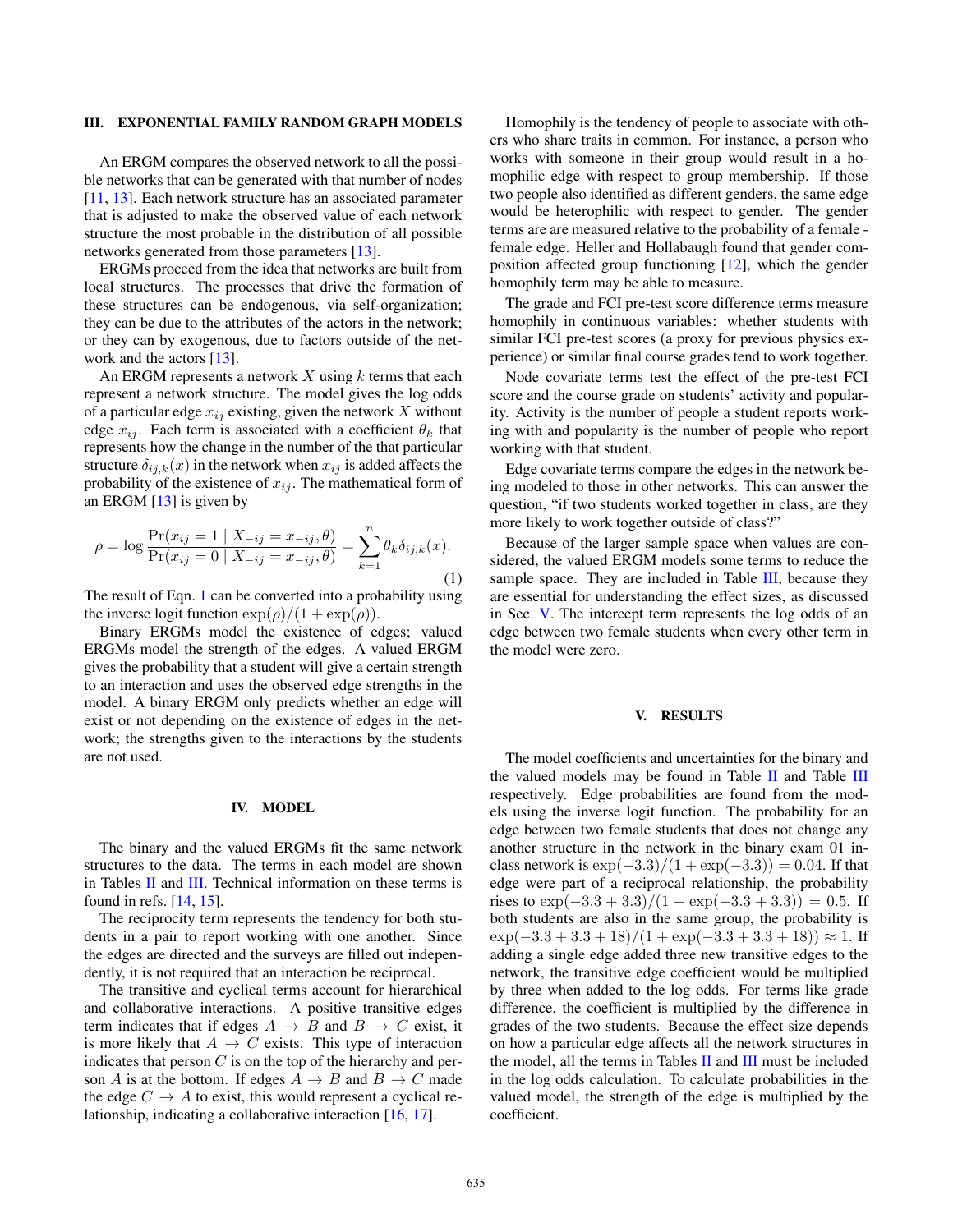| <b>Model Terms</b>          | Exam 01                           |                                   |                 | Exam 02                           | Exam 03                           |                                   |
|-----------------------------|-----------------------------------|-----------------------------------|-----------------|-----------------------------------|-----------------------------------|-----------------------------------|
|                             | In                                | Out                               | In              | Out                               | In                                | Out                               |
| intercept                   | $-3.3\pm0.7^*$                    | $\bf -2.3\pm0.6^*$                | $-10\pm4"$      | $-5.1 \pm 3.1$                    | $-19\pm6^\ast$                    | $-5.2\pm4.7$                      |
| reciprocity                 | $\textbf{3.3} \pm \textbf{0.7}^*$ | $2.0\pm0.4^*$                     | $2.2\pm0.7^*$   | $\textbf{2.0} \pm \textbf{0.6}^*$ | $1.5 \pm 0.8$                     | $\textbf{3.7} \pm \textbf{1.0}^*$ |
| transitive edges            | $1.0 \pm 0.4^*$                   | $0.7\pm0.3^*$                     | $1.1 \pm 0.5^*$ | $0.9 \pm 0.4^*$                   | $1.1 \pm 0.5^{*}$                 | $0.4 \pm 0.6$                     |
| cyclical edges              | $-0.6 \pm 0.3$                    | $-0.3 \pm 0.2$                    | $0.3 \pm 0.4$   | $0.1 \pm 0.3$                     | $-0.1 \pm 0.4$                    | $0.8\pm0.6$                       |
| group 01 homophily          | $\mathbf{18} \pm \mathbf{NA}^*$   | $0.2 \pm 0.4$                     | $0.4 \pm 0.5$   | $\textbf{1.1} \pm \textbf{0.4}^*$ | $0.2 \pm 0.8$                     | $-0.4 \pm 0.6$                    |
| group 02 homophily          |                                   |                                   | $20 \pm NA^*$   | $-5.1 \pm 1.3^*$                  | $-8.4\pm2.0^*$                    | $-4.1 \pm 1.8^*$                  |
| group 03 homophily          |                                   |                                   |                 |                                   | $\textbf{6.1} \pm \textbf{1.3}^*$ | $-2.4 \pm 1.8$                    |
| $M \rightarrow F$           | $-1.4 \pm 0.7^*$                  | $-0.2 \pm 0.4$                    | $-0.7 \pm 0.6$  | $-0.7 \pm 0.5$                    | $1.2 \pm 0.8$                     | $-0.1 \pm 0.7$                    |
| $F \rightarrow M$           | $-0.4 \pm 0.5$                    | $0.0 \pm 0.4$                     | $-1.0 \pm 0.6$  | $-1.1\pm0.4^*$                    | $0.2 \pm 0.8$                     | $\bf -2.3\pm0.8^*$                |
| $M \rightarrow M$           | $0.0 \pm 0.4$                     | $-0.7\pm0.3^*$                    | $-0.6 \pm 0.4$  | $-0.9\pm0.4^*$                    | $-0.9 \pm 0.8$                    | $\bf -1.7\pm0.6^*$                |
| grade difference            | $-0.2\pm0.3$                      | $0.0 \pm 0.2$                     | $0.0 \pm 0.0$   | $0.3 \pm 0.4$                     | $0.13 \pm 0.05^{*}$               | $-0.2 \pm 0.5$                    |
| FCI difference              | $0.1 \pm 0.4$                     | $-0.2 \pm 0.2$                    | $0.3 \pm 0.5$   | $0.0 \pm 0.0$                     | $0.4 \pm 0.5$                     | $0.0\pm0.0$                       |
| node cov activity (grade)   | $0.0 \pm 0.0$                     | $0.0 \pm 0.0$                     | $0.1 \pm 0.1$   | $0.0 \pm 0.1$                     | $0.2\pm0.1^*$                     | $\textbf{0.2}\pm\textbf{0.1}^{*}$ |
| node cov popularity (grade) | $0.0 \pm 0.0$                     | $0.0\pm0.0$                       | $0.0 \pm 0.0$   | $0.0 \pm 0.1$                     | $0.0 \pm 0.1$                     | $-0.2\pm0.1^*$                    |
| node cov activity (FCI)     | $0.0 \pm 0.0$                     | $0.0 \pm 0.0$                     | $-0.1 \pm 0.1$  | $0.0 \pm 0.0$                     | $-0.15\pm0.07^{*}$                | $-0.14 \pm 0.06^{*}$              |
| node cov popularity (FCI)   | $0.0 \pm 0.0$                     | $0.0\pm0.0$                       | $0.0 \pm 0.1$   | $0.0 \pm 0.0$                     | $-0.1 \pm 0.1$                    | $0.14 \pm 0.06^*$                 |
| edge cov in-class (e01)     |                                   | $\textbf{1.3} \pm \textbf{0.3}^*$ | $0.0\pm0.1$     | $0.0\pm0.0$                       | $1.1 \pm 0.2^*$                   | $0.4\pm0.2$                       |
| edge cov out-of-class (e01) |                                   |                                   | $-0.1 \pm 0.2$  | $0.0 \pm 0.1$                     | $0.2 \pm 0.1$                     | $0.7\pm0.2^*$                     |
| edge cov in-class (e02)     |                                   |                                   |                 | $0.7\pm0.2^*$                     | $0.0 \pm 0.1$                     | $-0.0 \pm 0.1$                    |
| edge cov out-of-class (e02) |                                   |                                   |                 |                                   | $0.1 \pm 0.2$                     | $0.1 \pm 0.2$                     |
| edge cov in-class (e03)     |                                   |                                   |                 |                                   |                                   | $0.3\pm0.2$                       |

TABLE II. Binary Network Fit Coefficients  $\theta_k$ . Bold entries marked with a  $^*$  are significant at the  $\alpha < 0.05$  level. The uncertainty is the standard error of the coefficient.

#### A. In-class networks

The in-class binary models had three terms that were most important to edge formation: reciprocity, transitivity, and group homophily. Reciprocity is a structure commonly seen in social networks. The positive transitive-edges coefficient indicates a tendency for hierarchical relationships. It is not surprising that edges between students in the same group were more likely to be observed, since students sat with their groups and worked on activities and labs together. In the first two periods, group homophily causes the probability to be  $\approx$  1 and does not have a calculated standard error. However, including those terms greatly reduced the Akaike and Bayesian Information Criteria and improved agreement with the observed statistics in simulated networks.

Reciprocity, transitivity, and group homophily increase the likelihood of edges in the valued networks as well. Additionally, a student's activity is positively correlated with their final course grade. The coefficients are not large, but they are multiplied by the grade difference, when calculating the log odds, which can make a meaningful contribution to the probability. The binary model did not find this, so it is the strength of the interactions and not their number that correlates with course grade.

Many of the node covariate terms in both the binary and

valued models are nonzero only in the exam 03 period. This could reflect changing evaluations of their fellow students over time or could be an artifact of the structure of the network at that time. A temporal analysis would be needed to answer this question.

## B. Out-of-class networks

In the binary model, reciprocal edges and intra-group edges have increased likelihood. In the valued model, reciprocal edges, transitive edges, and intra-group edges are also more likely to occur. In both the binary and valued model, several node covariates become nonzero in the exam 03 period, as in the in-class networks. Male students are less likely to be named by others in the exam 03 period in both the binary and valued models. A temporal analysis may help explain these results.

The group homophily term with the in-class groups is always an important negative contribution in both models. However, the edge covariate terms with the in-class networks are positive. One interpretation of these results is being in the same group increases the probability of two students working together outside of class only if they gave their in-class interactions high strength. The probability is not as high as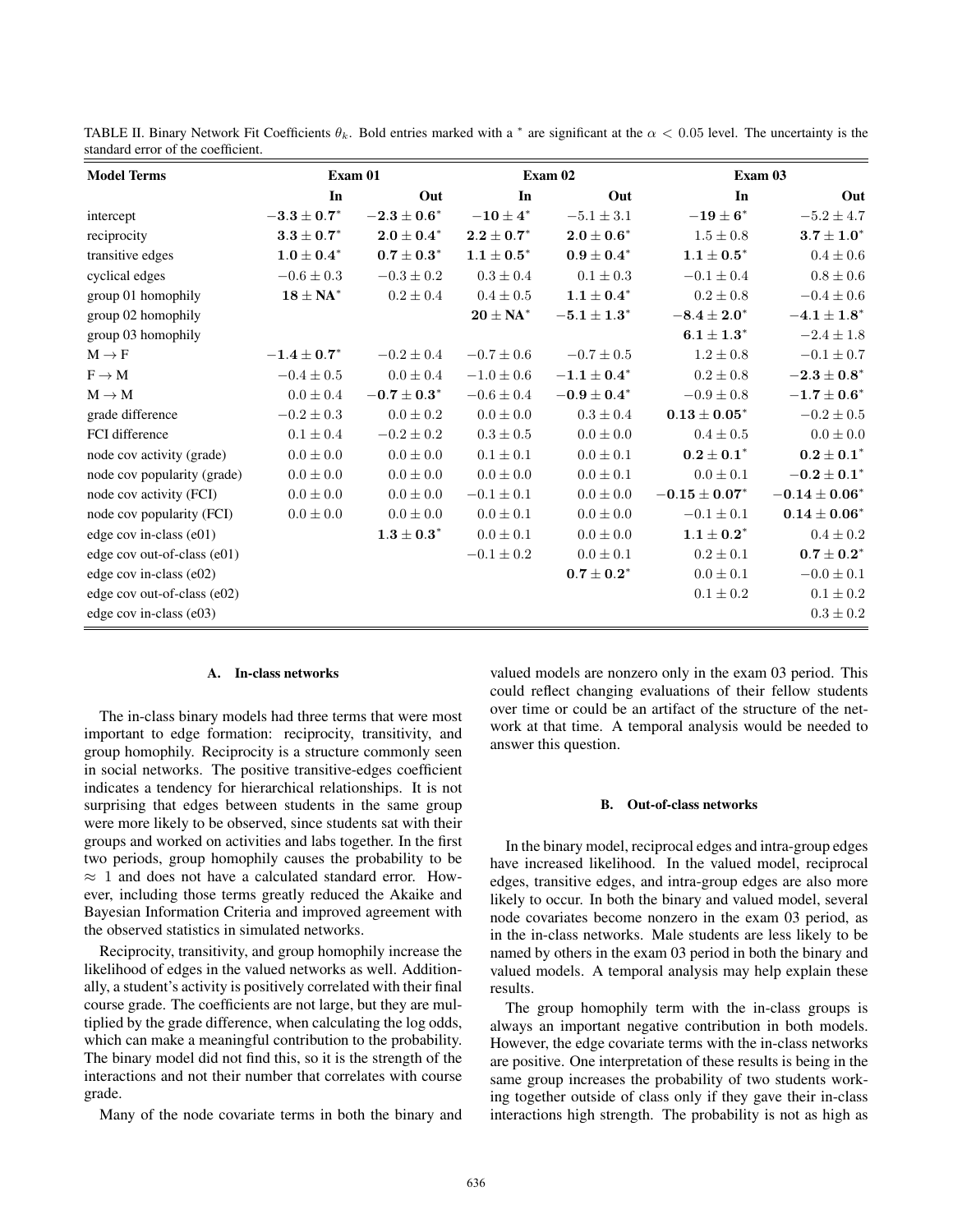| anuaru cifor of the cocfficient.<br><b>Model Terms</b> | Exam 01                           |                   | Exam 02                           |                     | Exam 03                           |                                   |
|--------------------------------------------------------|-----------------------------------|-------------------|-----------------------------------|---------------------|-----------------------------------|-----------------------------------|
|                                                        | In                                | Out               | In                                | Out                 | In                                | Out                               |
| intercept                                              | $-1.1\pm0.2^*$                    | $-1.0\pm0.2^*$    | $-1.0 \pm 0.6$                    | $-2.0 \pm 1.0$      | $-1.7\pm0.4^*$                    | $-1.1 \pm 0.3$                    |
| reciprocity                                            | $\mathbf{0.9} \pm \mathbf{0.2}^*$ | $0.7 \pm 0.1^*$   | $\mathbf{0.8} \pm \mathbf{0.2}^*$ | $1.0 \pm 0.2^*$     | $0.1 \pm 0.2$                     | $0.4 \pm 0.2$                     |
|                                                        |                                   |                   |                                   |                     |                                   |                                   |
| transitive edges                                       | $0.4\pm0.1^*$                     | $0.4 \pm 0.1^*$   | $0.5\pm0.1^*$                     | $0.2 \pm 0.1$       | $\mathbf{0.5} \pm \mathbf{0.1}^*$ | $\textbf{0.4} \pm \textbf{0.2}^*$ |
| cyclical edges                                         | $-0.1 \pm 0.1$                    | $-0.1 \pm 0.1$    | $0.0 \pm 0.1$                     | $0.1\pm0.1$         | $0.1 \pm 0.1$                     | $0.2 \pm 0.1$                     |
| group 01 homophily                                     | $\mathbf{0.5} \pm \mathbf{0.1}^*$ | $\bf-0.6\pm0.2^*$ | $0.6 \pm 0.4$                     | $0.4 \pm 0.1^{*}$   | $0.3 \pm 0.1$                     | $-0.4 \pm 0.2$                    |
| group 02 homophily                                     |                                   |                   | $44\pm$ NA*                       | $-0.8\pm0.2^*$      | $-1.0\pm0.2^*$                    | $-0.5\pm0.3$                      |
| group 03 homophily                                     |                                   |                   |                                   |                     | $1.0 \pm 0.2^*$                   | $\mathbf{-1.3} \pm 0.4^*$         |
| $M \to F$                                              | $-0.2\pm0.1^*$                    | $0.0 \pm 0.1$     | $0.1 \pm 0.1$                     | $-0.1 \pm 0.2$      | $\mathbf{0.4} \pm \mathbf{0.2}^*$ | $-0.3 \pm 0.2$                    |
| $F \rightarrow M$                                      | $-0.1 \pm 0.1$                    | $0.0 \pm 0.1$     | $-0.1 \pm 0.1$                    | $-0.3 \pm 0.2$      | $0.3\pm0.2$                       | $-0.6\pm0.2^*$                    |
| $M\to M$                                               | $-0.1 \pm 0.1$                    | $0.0 \pm 0.1$     | $0.0 \pm 0.0$                     | $-0.1 \pm 0.1$      | $0.1 \pm 0.1$                     | $-0.3 \pm 0.1^{*}$                |
| grade difference                                       | $0.0 \pm 0.1$                     | $0.0 \pm 0.1$     | $0.0 \pm 0.0$                     | $0.1 \pm 0.3$       | $0.0 \pm 0.0$                     | $0.05 \pm 0.01^*$                 |
| FCI difference                                         | $-0.1 \pm 0.1$                    | $0.0 \pm 0.1$     | $0.1 \pm 0.3$                     | $0.0 \pm 0.0$       | $0.0 \pm 0.1$                     | $0.2 \pm 0.1$                     |
| node cov activity (grade)                              | $0.003 \pm 0.002^*$               | $0.0\pm0.0$       | $0.051 \pm 0.004^*$               | $0.0\pm0.0$         | $0.07\pm0.04^*$                   | $0.0 \pm 0.0$                     |
| node cov popularity (grade)                            | $0.0 \pm 0.0$                     | $0.0 \pm 0.0$     | $0.0 \pm 0.0$                     | $0.0\pm0.0$         | $0.0 \pm 0.0$                     | $0.0 \pm 0.0$                     |
| node cov activity (FCI)                                | $0.0 \pm 0.0$                     | $0.0 \pm 0.0$     | $-0.02 \pm 0.01$                  | $0.0\pm0.0$         | $0.0 \pm 0.0$                     | $-0.06 \pm 0.02^{*}$              |
| node cov popularity (FCI)                              | $0.0 \pm 0.0$                     | $0.0 \pm 0.0$     | $0.0 \pm 0.0$                     | $0.0 \pm 0.0$       | $0.0\pm0.0$                       | $0.05\pm0.02^*$                   |
| edge cov in-class (e01)                                |                                   | $0.07\pm0.02^*$   | $0.0 \pm 0.0$                     | $0.0\pm0.0$         | $0.17\pm0.03^*$                   | $0.0 \pm 0.0$                     |
| edge cov out-of-class (e01)                            |                                   |                   | $0.0 \pm 0.0$                     | $0.0 \pm 0.0$       | $0.0 \pm 0.0$                     | $0.11\pm0.03^*$                   |
| edge cov in-class (e02)                                |                                   |                   |                                   | $0.15 \pm 0.03^{*}$ | $0.0 \pm 0.0$                     | $0.0\pm0.0$                       |
| edge cov out-of-class (e02)                            |                                   |                   |                                   |                     | $0.0 \pm 0.0$                     | $0.0 \pm 0.0$                     |
| edge cov in-class (e03)                                |                                   |                   |                                   |                     |                                   | $0.15\pm0.05^*$                   |
| non-zero edges                                         | $-2.8\pm0.3^*$                    | $-1.8 \pm 0.3^*$  | $-7.0\pm0.2^*$                    | $-3.2\pm0.7^*$      | $-8\pm3^\ast$                     | $-6 \pm 4$                        |
| interval                                               | $\textbf{0.8} \pm \textbf{0.2}^*$ |                   |                                   |                     |                                   |                                   |
| at least                                               |                                   |                   | $1.3\pm0.4^*$                     |                     |                                   |                                   |
| at most                                                |                                   |                   |                                   | $-1.2\pm0.4^{*}$    |                                   | $1.7 \pm 0.7^{*}$                 |

TABLE III. Valued Network Fit Coefficients  $\theta_k$ . Bold entries marked with a  $^*$  are significant at the  $\alpha < 0.05$  level. The uncertainty is the standard error of the coefficient.

two students in different groups who interacted strongly in class. If two students are not in the same group, but interacting nearly every day in class, they are probably friends. It is no surprise that they would work together out of class. Groupmates who did not interact frequently in class when they were assigned shared tasks were not likely to freely chose to work together outside of class.

# VI. CONCLUSIONS AND FURTHER WORK

The valued and binary ERGMs broadly agree on the factors that affect the likelihood of students working together: transitive interactions, reciprocal interactions and interactions with assigned group members make collaborations more likely to occur. The valued model can find additional factors that depend on edge strength, such as the effect of course grade on activity. This suggests that future network investigations in PER should measure the strength as well as the number of interactions. These data also indicate that an instructor may be able to increase the likelihood of students working together outside of class if they assign those students to the same group in class.

There are many reasons to be wary of extrapolating these results beyond the sample described here. Residential liberal arts colleges are different than community colleges or research universities. There are other possible effects that are not represented in the data and model such as race, socioeconomic status, or physics self-efficacy. External factors such as schedule conflicts or the proximity of students' living spaces may also influence the likelihood of collaboration. Also, no data were collected on existing relationships between the students before the course began.

Ongoing work is attempting to replicate these findings with other sections at the same institution with a larger variety of demographic data and to incorporate temporal information into the analysis.